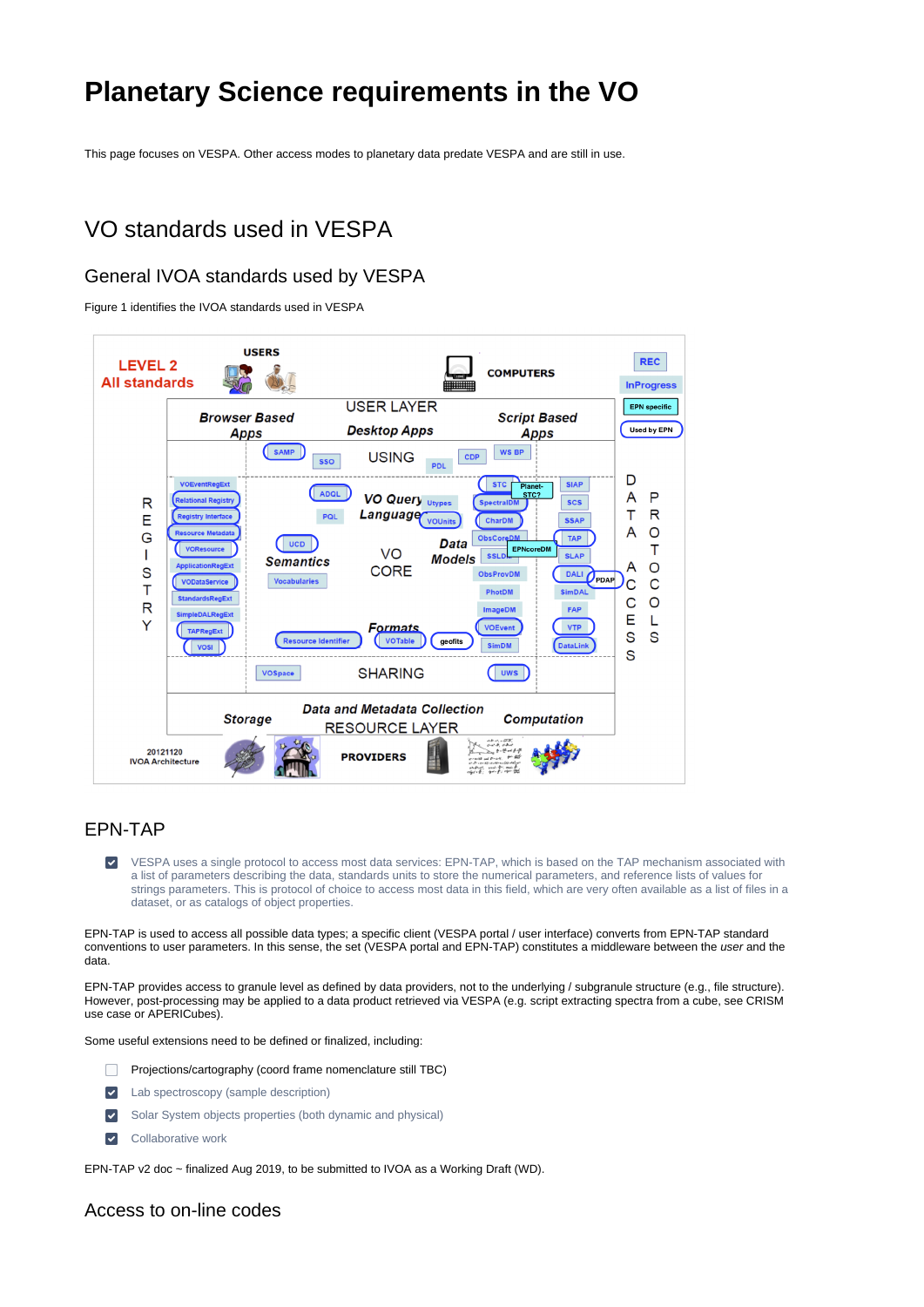However, on-line codes also need specific access.

- A draft protocol (EPN-Ping) was studied in EPN2020, using the EPN-TAP parameters to pass input arguments to such codes proved difficult to implement, deprecated. But the general principle still stands.
- Datalink provides an alternative way to connect web services from a data service assed with SPICAM and MCD services + used to call ephemeris from various services (HST, etc). Another possible usage is extraction of spectra from RoI in spectral cubes (using e.g. APERICubes)
- $\Box$ In EPN2024, implement OPUS platform from CTA.

#### Service registration

- It is currently impossible to retrieve all EPN-TAP services with a single request, e.g. from TOPCAT (see [Searching for EPN-TAP](https://voparis-wiki.obspm.fr/display/VES/Searching+for+EPN-TAP+Services+in+the+Registry)   $\Box$ [Services in the Registry\)](https://voparis-wiki.obspm.fr/display/VES/Searching+for+EPN-TAP+Services+in+the+Registry). Conversely, the registry contains gremlins and old drafts which must be removed. The declaration procedure needs to be clarified entirely, and implemented on existing services.
- Need to identify EPN-TAP version in the registry required to prepare support of EPN-TAP 2.1 in the portal.

## Required for VESPA development

Solar System data description and handling require specific capabilities that are not always implemented for astronomy. The most important are listed here.

#### Coordinate systems

• The STC standard does not seem practical to accommodate the variety of coordinate frames in use in the Solar system.

- Body-fixed frames are of particular interest, both because of their ubiquity and because we want to develop the connection between the VO and GIS. This has to progress in parallel with similar requirements to support planets in OGC context.
- Although IAU provides the characteristics of reference coordinate systems on solar system bodies, they do not include a version number to identify what system is actually used in a dataset.
- Important parameters defining a body-fixed coordinate system include: body of interest, prime meridian and rotational parameters, control point system, date or version; plus possibly planetographic/centric nature, ellipsoid body radii, origin of vertical scale (altitude counted from ellipsoid or shape model, and altitude vs distance from center)
- Current fits kw do not allow projecting images on ellipsoids, even less on 67Ps (see Chiara's geofits extension, implemented in  $GDAL > 3$

## UCDs

We stick to the principle to provide a description of physical quantities via UCDs rather than in Utypes - VO tools use UCDs to understand the data, and this proves more flexible & easy than Utypes.

Although Solar System specific UCDs have been proposed in the recent year, the work is still in progress. Proposals for new UCDs are regularly forwarded to the semantics group of IVOA.

In particular, **spectroscopic and photometric measurements** in the Solar system are commonly performed in reflected light and require specific description:

Unresolved sources may be measured as incident flux. Resolved sources are either measured in radiance or reflectance (= I/F). Lab measurements are provided in slightly different scales.

Flux can be described as phot.flux.density;em.wl

Radiance is best referred to as phys.luminosity;phys.angArea;em.wl in UCD 1.23, which is uncomfortably complicated. More appropriate would be phys.radiance (note: phot.radiance was proposed in v 1.3 but seems TBC for the thermal range)

Observed reflectance is usually provided as I/F (= radiance factor), which is the ratio of radiance to the reflected solar flux at the target distance (provided as  $sr<sup>-1</sup>$ ). The only current match is phys.albedo, which is not very specific and implies a spectrally integrated quantity. More appropriate would be phys.reflectance

For lab measurements, standard quantities are reflectance/pi or reflectance/cosine of incidence angle, TBD

Normalized spectra may also need specific descriptors

Various kinds of albedos could be identified by specific UCDs

Another specific area is the description of **illuminated conditions**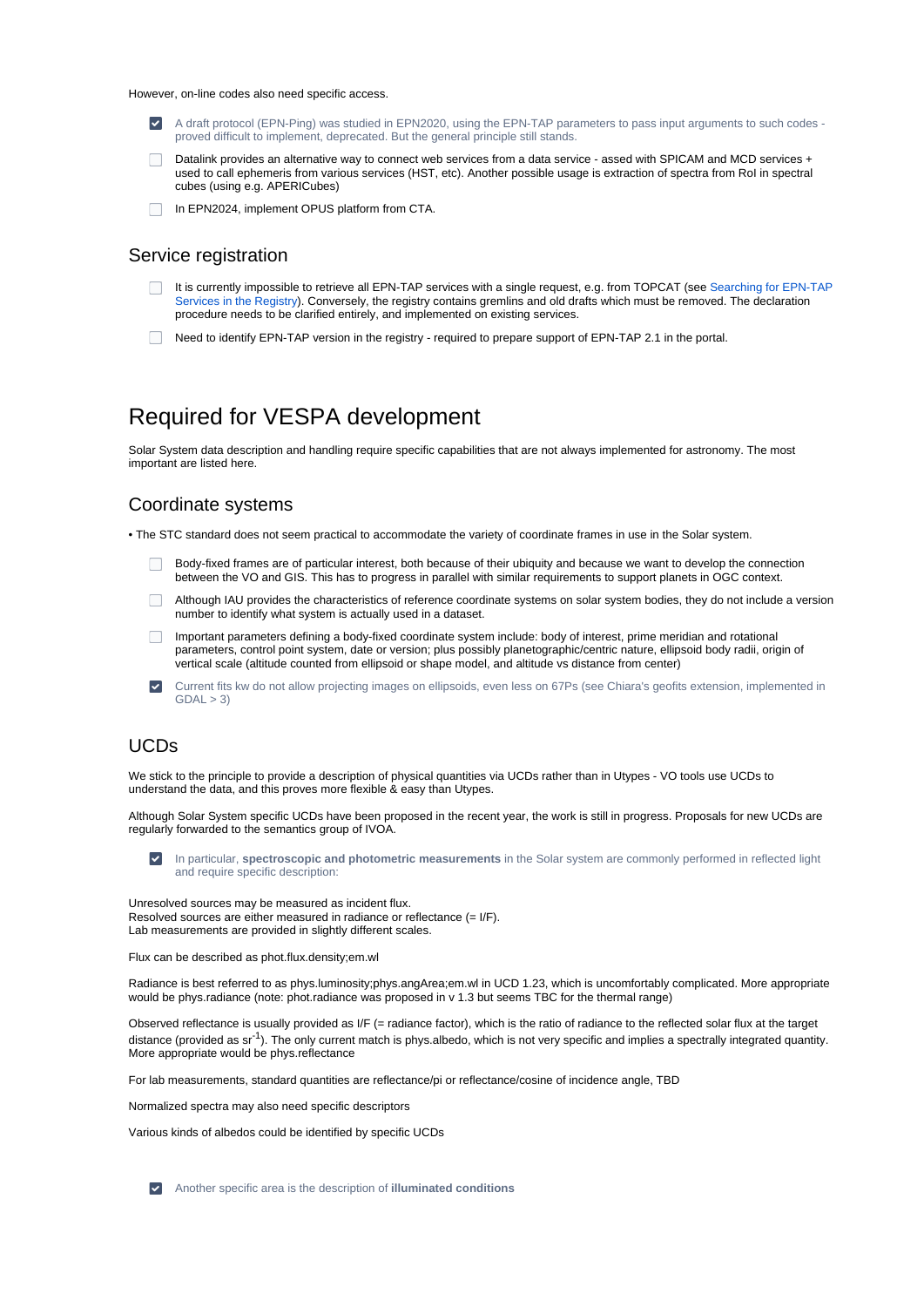Initially, only phase angle is described in the UCD doc. Incidence (or "solar zenithal angle" in some contexts, but this may be misleading) and emergence angles at least are required (and possibly azimuth).

Obvious choices are pos.incidenceAng, pos.emergenceAng, pos.azimuthAng

Other opens issues are related to **in-situ measurements,** and **samples description** (e.g., measurements in the lab).

Other **UCDs of more general use** would be useful by EPN-TAP but are currently undefined:

pos.resolution (deprecated and replaced by pos.Angresolution) was useful to provide resolution on a linear distance axis, for instance on a planetary surface.

time.update could be used to provide the date of last update in a service (e.g. to speed up mirroring actions)

+ see UCDs used to describe EPN-TAP parameters.

#### Vocabulary

VESPA contributions to the IVOA vocabulary are discussed elsewhere: [https://voparis-gitlab.obspm.fr/vespa/ivoa-standards/semantics](https://voparis-gitlab.obspm.fr/vespa/ivoa-standards/semantics/veps) [/veps](https://voparis-gitlab.obspm.fr/vespa/ivoa-standards/semantics/veps)

### Time variations

Daily and seasonal variations cycles are commonly studied, and may require specific UCDs (is it in Characterization?)

Use of scenarios must be considered (e.g. simulated Martian years for atmospheric studies)

Time itself need to be related to the target whenever coordinated observations are involved - this is best way to handle multispacecraft observations

#### ADQL queries

Several problems have been spotted so far with ADQL requests in this context:

- Case variations must be supported to allow the use of IAU standards, e.g. in target names otherwise, we are forced to request data providers to violate IAU naming conventions (e.g. write mars instead of Mars) - this should be in ADQL 2.0, TBC. If yes, we have a requirement to use only servers implementing ADQL 2.0
- Multivalued lists are difficult to handle. The obvious way is to search a string with 'like', but this yields many false alarms (e.g. Io contained in Iolanda), which can be solved by imposing a list separator. - fixed through RegTAP functions, but a combination of #list search and LIKE would be welcome.
- $\blacktriangledown$ Usage of NULL values - when the parameter contains no value, we do not necessarily want it to filter out results, TBC. It is possible to impose non-filtering of occasional NULL values using and extra OR query.
- The s\_region parameter is handy for searches on the sky, and can be enlarged to searches on a sphere. What about ellipsoids  $\overline{\mathbf{v}}$ or 3D shapes? Is it consistent with use by GIS?
- Assessment of s\_region to cross-match several datasets (see OMEGA vs HRSC tuto); still TBC for region including a pole.
- Searches with s\_region require to specify a coordinate frame. We currently have to use 'UnknownFrame', but we need at least a generic 'BODY-FIXED' frame to handle longitudes/latitudes (east-handed, 0-360°), and possibly to specify the body considered.
- More generally, use of ADQL regions is handy provided that the coordinate system is an input parameter (as opposed to assuming RA-DEC).
- Cartesian frames should also be supported?
- Need to assess the use of DALI-like contours again the sense of rotation may be an issue here.
- Same for MOCs to provide space/time coverage check if usable in ADQL/TAP context

### Tools / special requirements

Open issues are related to:

| $\vert\downarrow\vert$ | No initial support for reflectance or radiance in any spectral tool - related to missing UCDs. Implemented in CASSIS 5                                                                                                                                                                                                                                          |
|------------------------|-----------------------------------------------------------------------------------------------------------------------------------------------------------------------------------------------------------------------------------------------------------------------------------------------------------------------------------------------------------------|
| $\blacktriangledown$   | Direct EPN-TAP support in tools to be considered when the library is ready.<br>- addressed through VESPA developments; implemented in CASSIS, 3DView + TOPCAT and Aladin support TAP queries.                                                                                                                                                                   |
|                        | $\overline{10}$ $\overline{10}$ $\overline{11}$ $\overline{11}$ $\overline{11}$ $\overline{10}$ $\overline{10}$ $\overline{10}$ $\overline{10}$ $\overline{10}$ $\overline{10}$ $\overline{10}$ $\overline{10}$ $\overline{10}$ $\overline{10}$ $\overline{10}$ $\overline{10}$ $\overline{10}$ $\overline{10}$ $\overline{10}$ $\overline{10}$ $\overline{10}$ |

- 1D spectra: Working with IRAP for CASSIS done.  $|\vee|$
- 1D-2D spectra : Specview used with APIS service, allows local summing of 2D spectra. Does not seem maintained though. I/O could be upgraded, in particular full support to VOtable in input + eps/pdf in output. - now also handled in CASSIS to some extent.